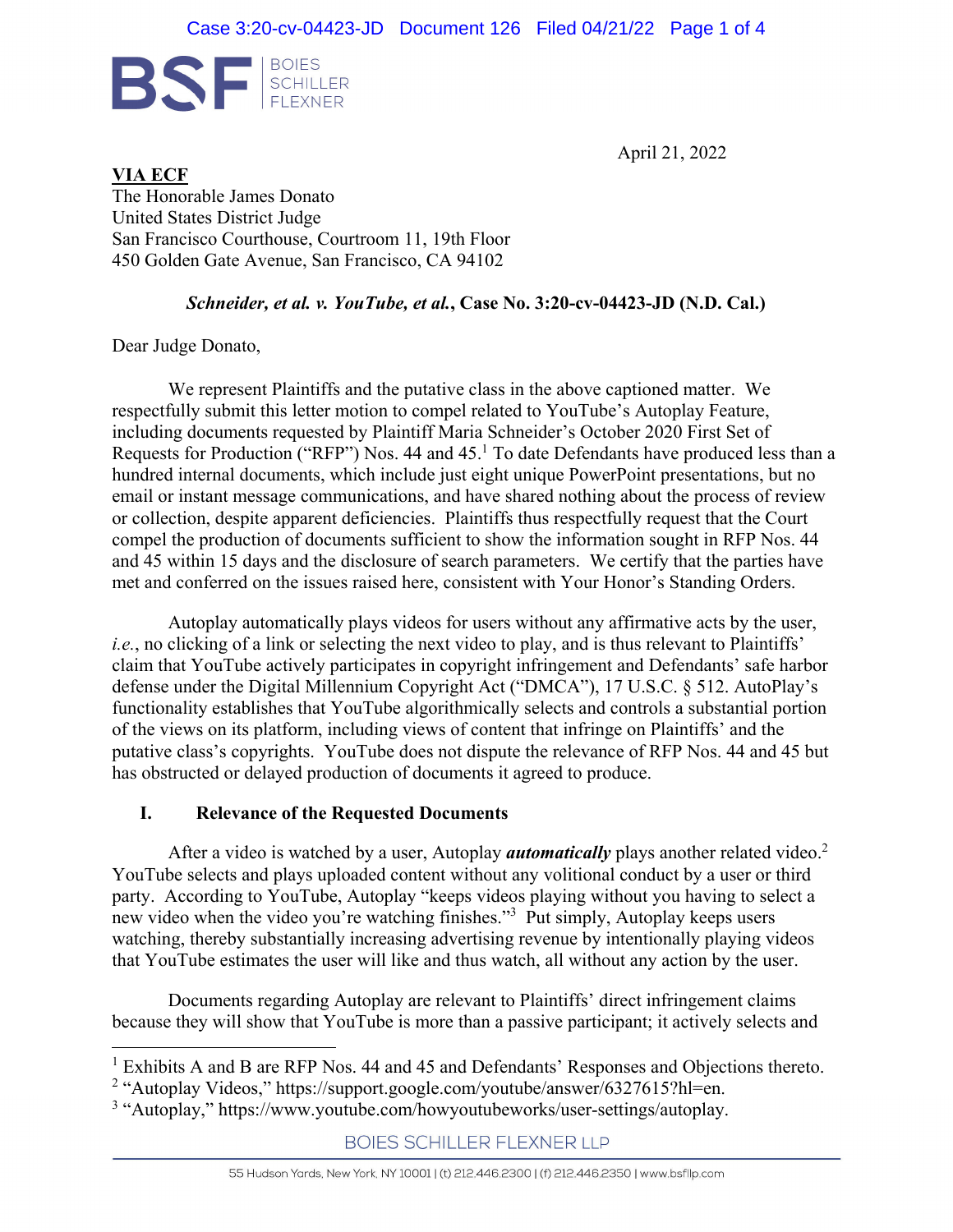

 $\overline{a}$ 

displays infringing videos. (Dkt. 99 ¶ 115.) They are also relevant to Plaintiffs' inducement, contributory, and vicarious copyright claims because they will show how YouTube participates in and benefits from the dissemination of infringing content. (Dkt. 99 ¶¶ 121, 129, and 137.)

Defendants have also raised as a defense the safe harbor provision of the DMCA, which requires YouTube to show it "does not receive a financial benefit directly attributable to the infringing activity, in a case in which the service provider has the right and ability to control such activity." 17 U.S.C. § 512(d)(2). YouTube's implementation of Autoplay in 2014 and its resulting increased advertising revenue are directly relevant to whether YouTube "has the right and ability to control" infringing activity, whether it "receive<sup>[s]</sup> a financial benefit" from such infringing activity, and thus whether it has a DMCA defense.<sup>4</sup> Plaintiffs assert that because Autoplay's ability to choose and play content can include choosing to play videos that infringe copyrights, the "right and ability to control" aspect of Section  $512(d)(2)$  is established. YouTube has seen an astronomical increase in revenue since implementing Autoplay. Dkt. 99 ¶ 38.<sup>5</sup> The requested documents will thus show both Defendants' participation in and control over infringing content on the YouTube platform and the extent to which Autoplay has financially benefitted YouTube through its advertising revenues.

## **II. Defendants Have Agreed to Produce Certain Documents for RFP Nos. 44 and 45**

RFP No. 44. Plaintiffs requested the production of "documents describing the Autoplay Feature, including changes to how the AutoPlay Feature works and implementation of the AutoPlay Feature." Defendants agreed to produce documents "sufficient to show how the Autoplay Feature works" in their December 4, 2020 R&Os to RFP No. 44. Ex. B. When Defendants had produced just three arguably responsive documents by June 2021, Plaintiffs wrote several further discovery letters (dated  $7/2/21$ ,  $1/2/16/21$ ,  $1/28/22$ , and  $3/10/22$ ), requesting more documents and trying to resolve disputes. However, after two more productions (on 1/13/22 and 2/22/22), Defendants have produced just 111 total documents concerning Autoplay, of which about 30 are either publicly available pages or rendered unusable by error messages or redactions. The remaining 82 documents include 8 unique internal PowerPoint presentations and a disjointed collection of several dozen internal pages that reference Autoplay. Fundamentally, these documents are insufficient to show how Autoplay "works," *i.e.* the process by which it selects videos to be queued up, the criteria that are used (including inputs and exclusionary criteria), the revenues YouTube earns from the process, and other relevant information.

The limited documents produced to date have also revealed several missing categories of documents. *First*, many documents contain links to other relevant internal documents.

<sup>4</sup> Notably, Defendants frequently invoke in this case the decision in *Viacom Intern. Inc. v. YouTube, Inc*., 940 F. Supp. 2d 110 (S.D.N.Y 2013), to support their DMCA safe harbor defense. *See, e.g.,* Dkt. 97 at 3, Dkt. 54 at 3–4; Dkt. 47 at 8. Because Autoplay was only added after *Viacom*, the court there could not have considered its effect on the safe harbor defense.  $<sup>5</sup>$  Relatedly, since the launch of Autoplay in 2014, YouTube's annual revenues have skyrocketed</sup> from \$4.2 billion in 2014 to \$28.8 billion in 2021. Rolfe Winkler, YouTube: 1 Billion Viewers, No Profit, WALL ST. J., Feb. 25, 2015, https://www.wsj.com/articles/viewers-dont-add-up-toprofit-for-youtube-1424897967; Alphabet Inc. 2021 ANN. REP. 33 (Feb. 1, 2022).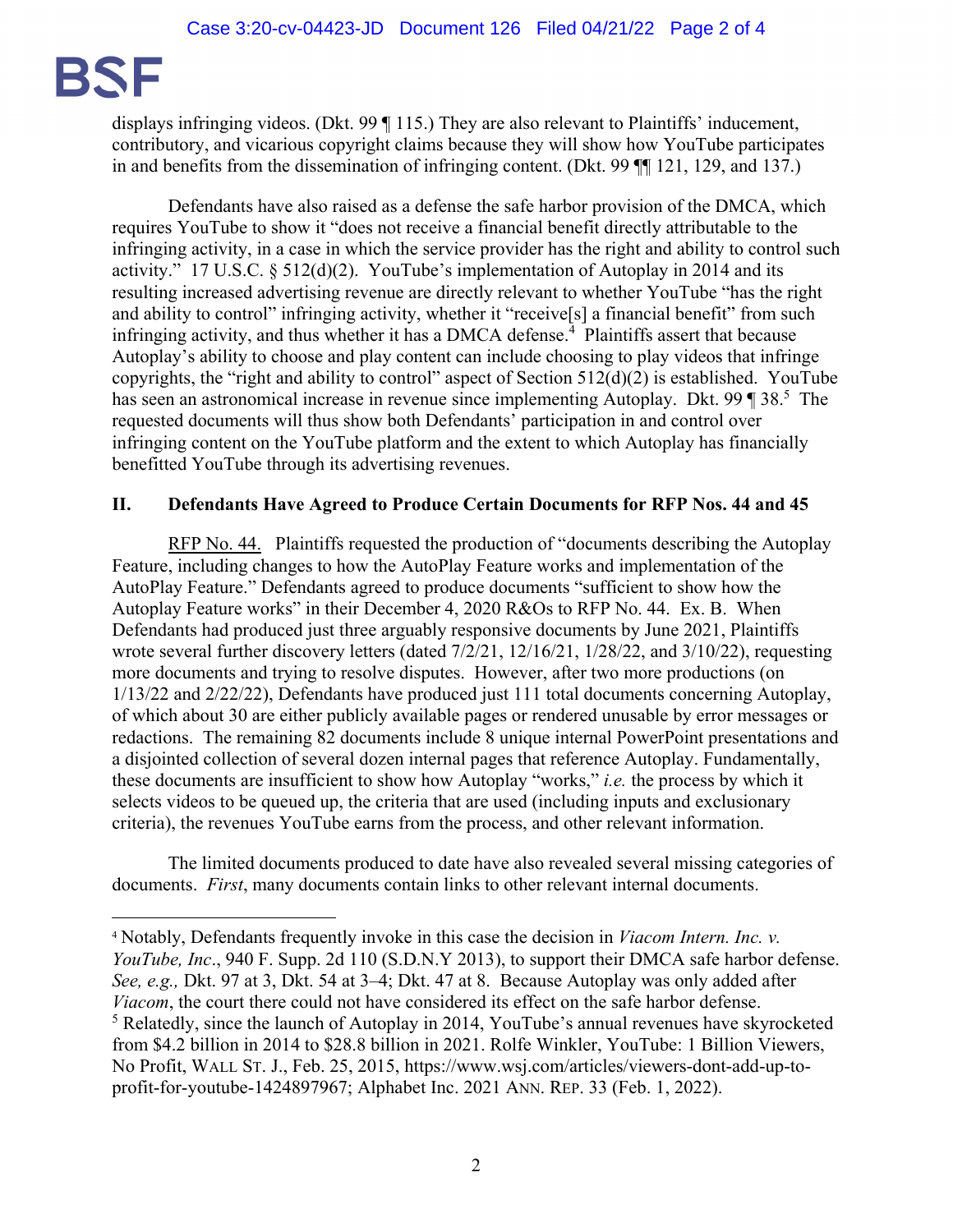## BSF

 $\overline{a}$ 

Defendants produced a few linked documents but will not produce all linked internal Autoplay documents. *Second*, produced documents show that YouTube has analyzed important changes to its practices over time, for example to the process of counting views for videos queued up via Autoplay, but Defendants will not produce these analyses. *Third*, though Autoplay works differently across platforms, devices, or operating systems, Defendants have refused to produce documents sufficient to show how each iteration of Autoplay works since January 1, 2015. *Finally*, Defendants refuse to share their search parameters or to negotiate search terms and custodians.6

RFP No. 45. Plaintiffs seek in response to RFP No. 45 documents sufficient to show YouTube's policies concerning Autoplay, including changes and proposed changes to Autoplay policies *concerning* copyright and revenue considerations. Plaintiffs have provisionally limited this RFP to the production of PowerPoint presentations in order to evaluate whether further production would be necessary. Defendants agreed to this limitation on an August 8, 2021 call held as a result of the meet-and-confer process ordered by the Court. Dkt. 82. However, on December 23, 2021, Defendants reneged on that agreement and claimed that they had agreed to produce documents concerning changes to policies and procedures only "to the extent that such changes were *driven by* copyright or revenue considerations, if any." Dec. 23, 2021 Ltr. from Defs. at 3. Unsurprisingly, under this new drastically narrowed "compromise," Defendants stated they had "not located any such documents" (*id.*) and have produced no documents to date.

Plaintiffs make this letter motion to hold Defendants to their side of the bargain. Here, where Defendants have had 16 months to produce responsive documents and have refused to do so despite repeated requests, an order to compel that production is warranted. *See Paul v. PG&E Corp.*, No. C 09-4751 RS (JSC), 2011 WL 13376925, at \*2 (N.D. Cal. July 20, 2011) (granting motion to compel where defendant had agreed to produce hard drive and almost five months later refused to produce as promised); *see also Bd. of Trustees of the Sign, Pictorial & Display Indus. Welfare Fund v. PS Servs. Co., LLC*, No. 17-CV-02452-LB, 2018 WL 6990411, at \*2 (N.D. Cal. Dec. 21, 2018) (granting motion to compel where defendant had failed to produce additional documents nearly three months after court-ordered deadline and despite numerous extensions of the discovery deadline); *Zamani v. Carnes*, No. C03-00852RMWHRL, 2008 WL 913324, at \*2 (N.D. Cal. Apr. 2, 2008) (granting motion to compel where plaintiff had failed to substantially produce documents four months after being served with document requests).

In short, Defendants are wrongfully withholding documents that are undisputedly relevant to both Plaintiffs' infringement claims and Defendants' failure to qualify for DMCA safe harbor. Plaintiffs respectfully request that the Court compel production of the requested documents within 15 days.

<sup>&</sup>lt;sup>6</sup> Defendants' failure to engage has put Plaintiffs in the untenable position of waiting for documents to be produced in order to determine whether seeking additional documents will be necessary, all in time to satisfy the July 5, 2022 close of fact discovery. Dkt. 98. Plaintiffs request that, as part of an order requiring a fulsome production in response to these RFPs, the Court orders Defendants to share a description of their searches, including terms, custodians, and identifying all relevant non-custodial databases.